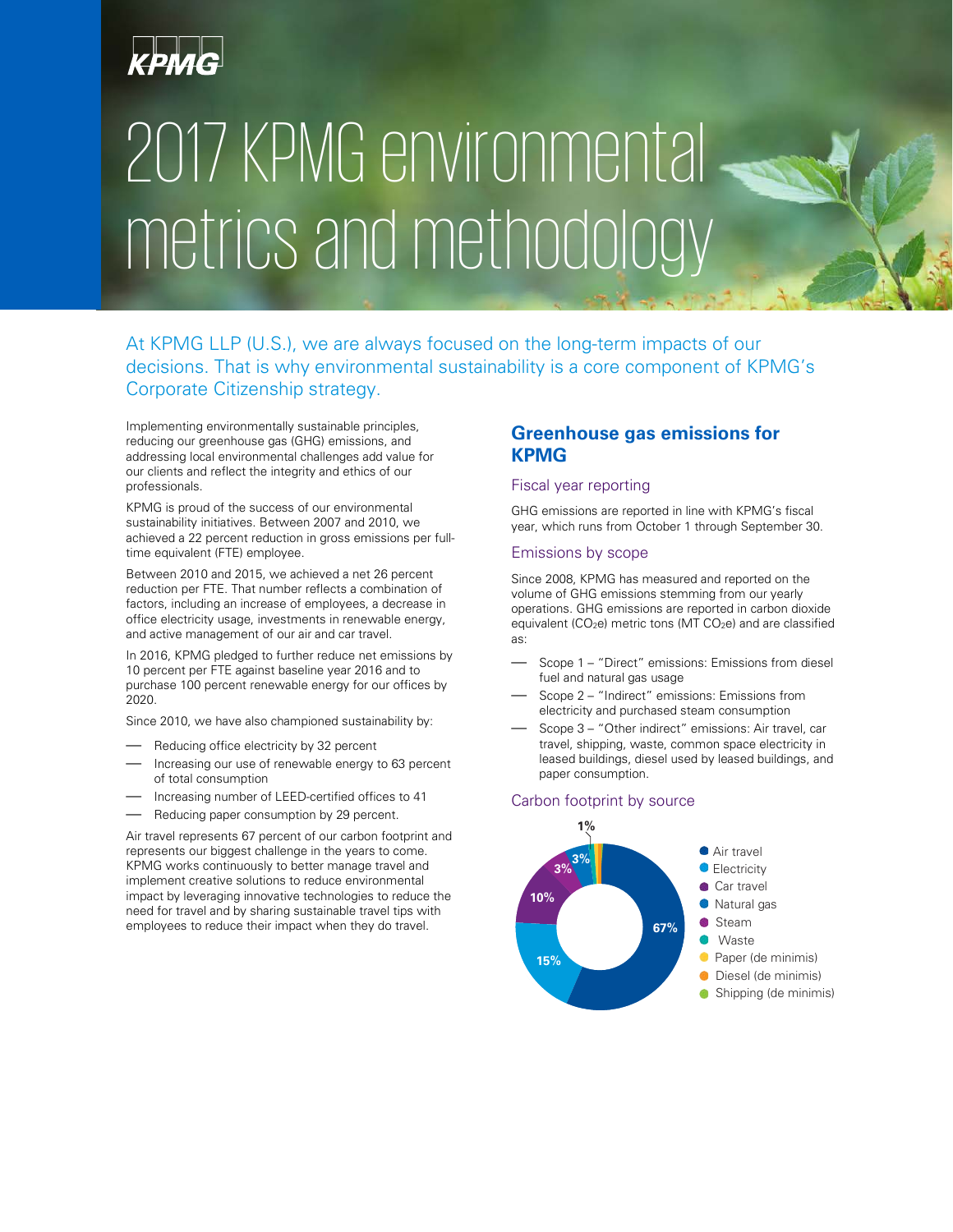Carbon footprint by scope



Below is a summary of KPMG's environmental performance results.

| <b>Emissions summary (in</b><br>metric tons of $CO2e$ <sup>1</sup> | 2016      | 2017      |
|--------------------------------------------------------------------|-----------|-----------|
| Scope 1 - Total                                                    | 6,275     | 6,318     |
| Electricity - Solar                                                | 0         | 0         |
| Natural gas                                                        | 6,206     | 6,213     |
| Diesel                                                             | 69        | 105       |
| <b>Scope 2 - Total</b>                                             | 29,702    | 29,305    |
| Electricity                                                        | 23,496    | 23,740    |
| Steam                                                              | 6,206     | 5,565     |
| Scope 3 - Total                                                    | 150,001   | 151,069   |
| Air travel                                                         | 122,178   | 125,025   |
| Car travel                                                         | 19,556    | 18,643    |
| Shipping                                                           | 76        | 56        |
| Waste                                                              | 1,311     | 1,290     |
| Paper                                                              | 1,030     | 880       |
| Electricity                                                        | 5,843     | 5,166     |
| Diesel                                                             | 7         | 10        |
| <b>Total gross</b>                                                 | 185,978   | 186,692   |
| Renewables                                                         | (12, 510) | (21, 515) |
| <b>Total net</b>                                                   | 173,468   | 165,177   |
| <b>Net emissions per FTE</b>                                       | 5.5       | 5.3       |

Currently, most KPMG LLP (U.S.) offices participate in the environmental data collection process, with participating offices representing 97 percent of the U.S. firm's headcount. We apply proxy data to estimate emissions for the remaining offices to determine overall values across all KPMG LLP (U.S.) offices. National indicators along the lines of air travel, car travel, and paper usage are collected from our vendors and internal expense reimbursement systems and represent data for all offices.

As a global service-based organization, managing our environmental impacts begins by focusing on the key sources of our emissions and the greatest potential opportunities for reduction. In our office spaces, KPMG continually strives to be more efficient in the consumption of electricity by designing our offices to the U.S. Green Building Council standard and investing in alternative energy sources, such as solar panels on our New Jersey campus, and procuring renewable energy in our offices.

Further reductions are also achieved through investments in high-efficiency lighting, flexible workspace, ENERGY STAR office equipment, and information technology (IT). We also utilize video conferencing capabilities for internal meetings in place of air travel, which further reduces emissions related to travel. Employees receive incentives to use public transit, and energy-efficient vehicles are available.

Environmental management efforts are not limited to reducing carbon emissions. Additional opportunities to promote environmental sustainability are also sought, including reduction of paper and water consumption by implementing solutions such as U.S. Environmental Protection Agency (EPA) WaterSense fixtures, a green meeting toolkit, and promoting periods without printing. KPMG's IT suppliers have also been engaged to help manage electronic waste; KPMG offices have instituted rigorous recycling programs. Additionally, several offices have even begun composting.

# **Data collection, consolidation, and methodology**

KPMG coordinates the data collection and consolidation across the United States to calculate the U.S. firm's carbon footprint. In 2008, the initial year of data collection, KPMG LLP (U.S.) worked with KPMG International to design and implement a global methodology based on the Greenhouse Gas Protocol Corporate Standard to guide KPMG International member firms and promote a consistent approach.

## Methodology

KPMG reports GHG emissions in MT CO2e. GHG emissions are calculated for the following environmental parameters: electricity, energy fuel use, solid waste, shipping, air and car travel, and paper. Calculations are determined by multiplying the environmental indicator's activity data with specific relevant emission factors.

KPMG follows the GHG Protocol Corporate Standard (2015 update) developed by the World Resources Institute and the World Business Council for Sustainable Development. All applied emission factors have been derived from sources, guidance, and methodologies referenced in that protocol. Final emission factors measure the CO<sub>2</sub>e of combined GHGs (carbon dioxide, nitrous oxide, and methane gas) and have been converted to the necessary unit of measurement for reporting purposes.

## Air travel

Air travel emissions are determined by applying an emission factor to total traveled flight distances. Air travel emission factors are sourced from the U.K. Department of Food and Rural Affairs (Defra). Emissions are categorized by flight distance (short haul: up to 500 kilometers, medium haul: 501–1,599 kilometers, and long haul: over 1,600 kilometers).

j

<span id="page-1-0"></span><sup>1</sup> Due to rounding, reperforming the calculations given in the equations may not return the exact results shown.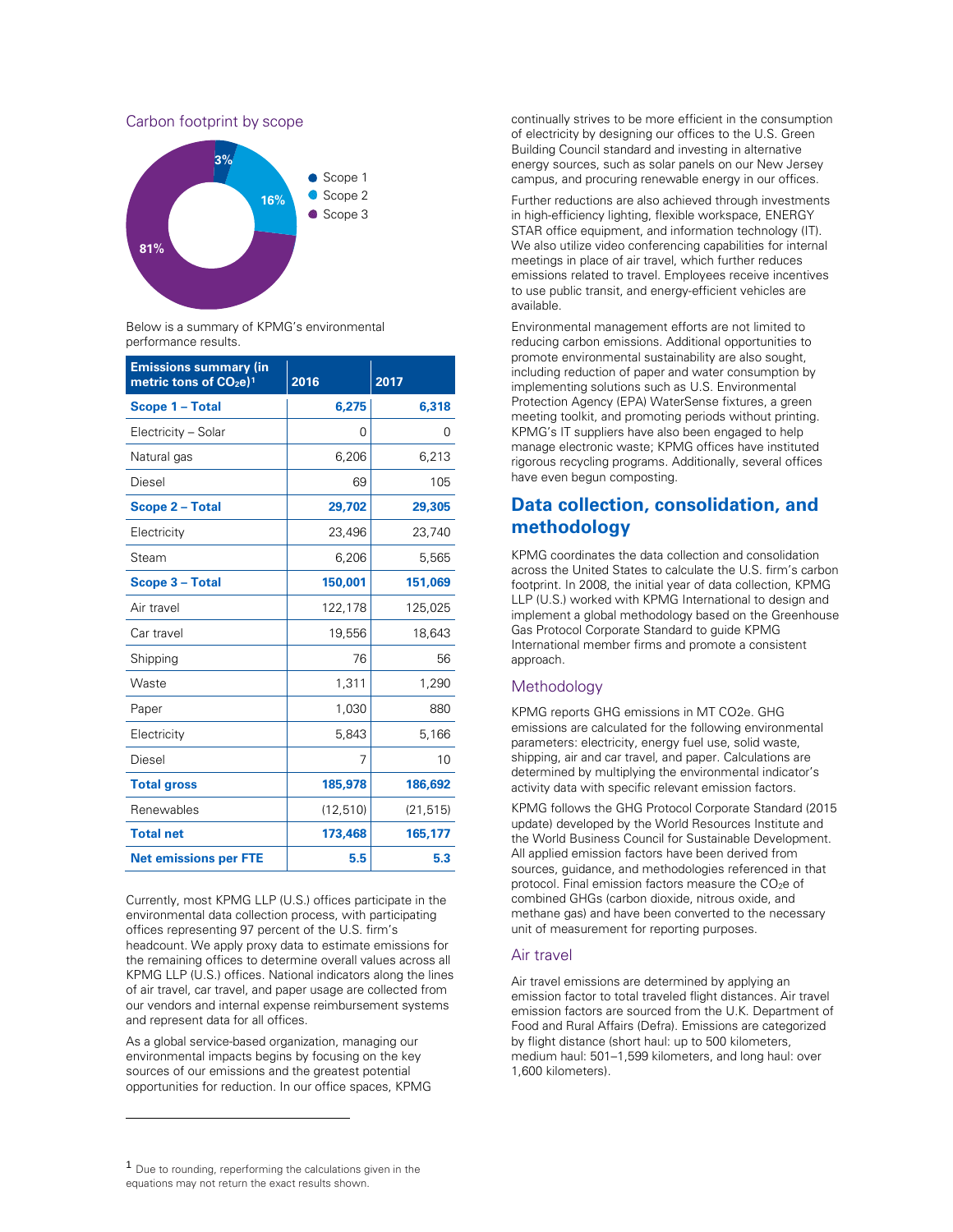In 2013, Defra expanded air travel emission factors to include emissions related to both "uplift" and "radiative forcing." "Uplift" represents a mileage buffer to account for indirect flight routes, delays, and circling. Defra air travel emission factors now include an 8 percent "uplift" factor to capture these inefficiencies in air travel.

"Radiative forcing" or RF captures the impact of releasing combustion emissions and water vapor in the stratosphere. Combustion emissions and water vapor released in the upper atmosphere have a significant and additive impact over similar emissions at lower altitudes. The inclusion of RF factors increases total air-travel-related emissions by 87 percent.

## Energy

Energy consumption data (including electricity, natural gas, and fuel used directly for electricity and heating) is collected by local offices based on invoices and, where available, on-site meters. The most accurate emission factor available at the collection date is applied for each office. Most KPMG offices are located in leased buildings shared with other tenants. In offices where separate metering is not available, estimates are used for electricity, heating, and cooling based on the leased floor space. In addition, where applicable, energy consumption associated with common areas, such as lobbies, cafeterias, and elevators, is also included and reported as Scope 3.

## **Electricity**

Electricity emissions are calculated based on invoiced and estimated consumption values for space under KPMG's direct control. To calculate emissions, KPMG utilized localized emissions factors (kilogram CO2e per kilowatt hour [kWh]) for each KPMG office based on the EPA's Emissions & Generation Resource Integrated Database or eGRID subregions. The EPA eGRID program determines regional emissions factor based on the area's generation mix and usage. For consistent comparison purposes, KPMG used the U.S. EPA eGRID subregion Emissions – Greenhouse Gases (2014 data).

KPMG also calculates emissions associated with common space electricity consumption in its leased offices. Common space electricity emissions are calculated using consumption data provided by the property manager or estimated utilizing an apportioned share of the common space derived from KPMG's occupancy as a percentage of the entire building. Common space electricity emissions are calculated using the U.S. EPA eGRID subregion emissions factors.

## Natural gas

Natural gas is used primarily for heating and to a lesser extent for energy generation. Natural gas emissions are calculated based on invoiced and estimated consumption values. To calculate emissions, KPMG applied an emissions factor from the GHG Protocol for the stationary combustion of natural gas.

## Diesel

Diesel fuel is used to run and test backup generators in our data center (these emissions are reported as Scope 1 emissions) and is used by property managers of our leased offices (these emissions are reported as Scope 3 emissions). Consumption data is provided by the local offices. To calculate emissions, KPMG applied an emissions factor from the GHG Protocol for the stationary combustion of diesel fuel.

## Car travel

Emissions from vehicles of KPMG employees are included when incurred for business-related travel, excluding their normal commute.

Emissions from rental cars, car share services, taxis, and black cars are also included and determined through the application of a national vehicle emissions factor to the number of miles traveled.

Reimbursed employee miles are sourced from the firm's expense reimbursement system. Actual rental and car service travel distances were not available. Mileage was determined based on the number of trips. An average distance of 56 miles per rental trip (based on data from KPMG's third-party travel services provider) and 13 miles per trip for taxi trips (based on a Schaller urban transportation study). To determine the car travel emissions, the aggregate sum of reimbursed, rental, and taxi mileage was multiplied by a GHG Protocol emissions factor for mobile sources (version 2.3), which assumed gasoline-powered vehicles manufactured after 2005.

## Renewable energy

KPMG's green power purchases are sourced from various renewable energy technologies, are Green-e Energy certified, and meet EPA Green Power Partnership and leadership in energy and environmental design (LEED) requirements. Renewable environmental certificates (RECs) are generated at U.S.-based projects that are geographically diverse and from specific and known renewable energy installations not older than 10 years. The kWh purchased specifically for renewable energy is listed under renewable energy purchases and the 2014 U.S. eGRID national average emission factor was applied. These emissions have been subtracted from the firm's "gross emissions" to determine the firm's "net emissions" total. In 2016, KPMG made a commitment to use 100 percent renewable energy by 2020.

## Solar energy

Solar electricity is generated by a KPMG-owned 500 kWh solar installation at KPMG's Montvale, New Jersey campus. However, no environmental benefits for solar energy generation are claimed by KPMG, as the generated solar RECs (SREC) were sold into the New Jersey SREC market.

#### **Waste**

Waste to landfill volumes are collected at an office level based on invoices, where available. Again, for offices in leased buildings shared with other tenants, separate officelevel invoices may not be available. Estimates were made for KPMG's waste volume based on the amount of leased floor space. Emissions are calculated based on the most recent average emission factor for general municipal solid waste from the U.S. EPA Waste Reduction Model.

## Paper

KPMG's annual paper consumption data is provided by our procurement department and includes all types of paper consumed in our offices (such as letterheads, envelopes, business cards, printing, and report paper). It does not include the usage of paper by external vendors printing on KPMG's behalf. GHG emissions are calculated with the help of an average emission factor for 100 percent virgin postconsumer paper composition derived from the Environmental Defense Fund's Paper Task Force Report. While KPMG's paper policy is to procure 30 percent recycled content for general printer and copy paper, an